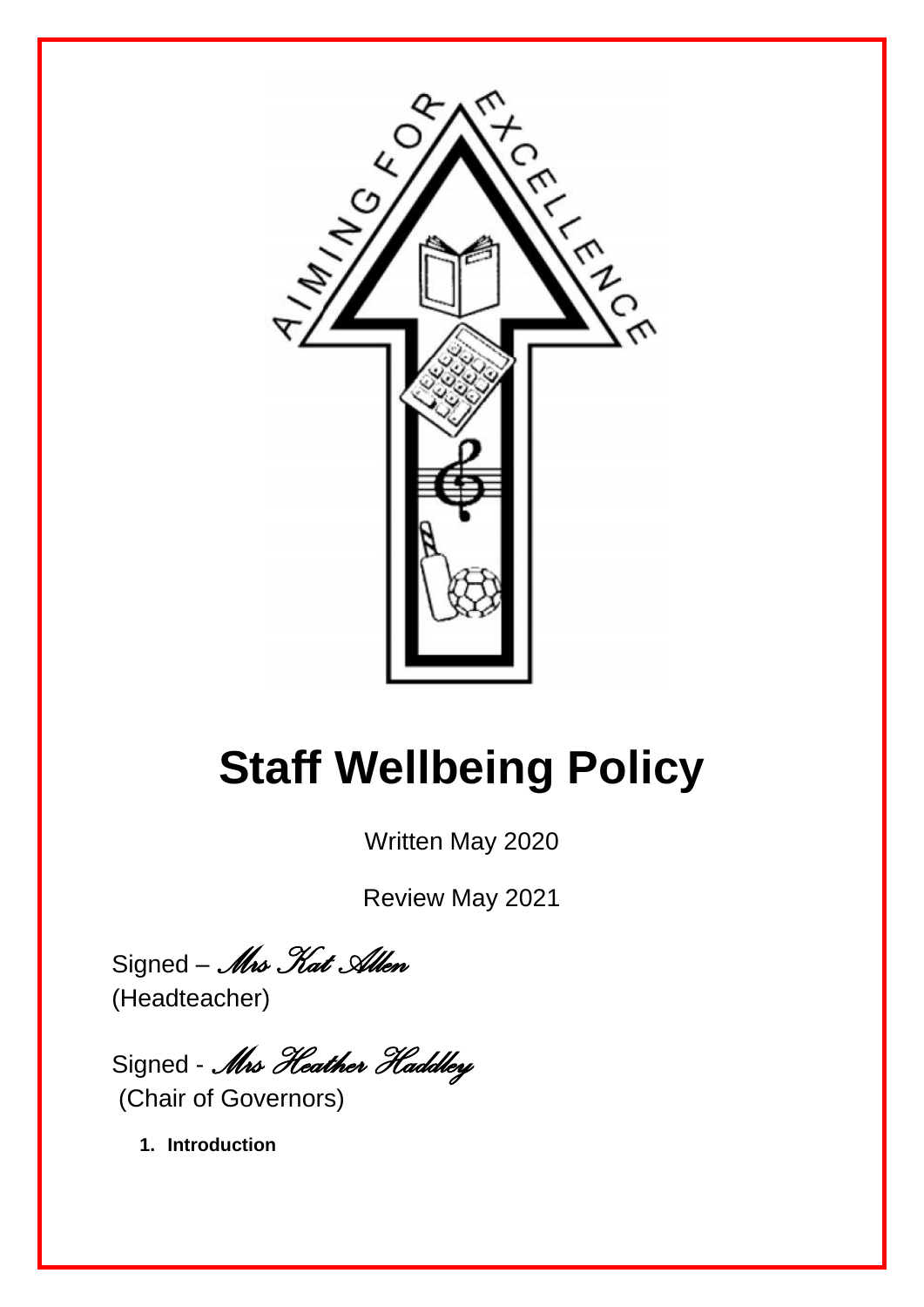At Roby Park Primary School, we recognise that our staff are our most important resource and are valued, supported and encouraged to develop personally and professionally within a caring, nurturing and purposeful learning community.

We recognise that there is a direct correlation between the wellbeing of our staff and the wellbeing of our pupils, and that the culture and ethos of a school are determined by the extent to which staff work towards a shared vision.

We believe that it is essential that all staff feel part of a valued team, have the opportunity to express their views, have their suggestions for improvements taken seriously and are supported to manage their workload within a culture that supports a healthy work-life balance.

This purpose of this policy is to ensure that we embrace the many school practices that support staff health and wellbeing, to minimise the harmful effects of stress and ensure that there is cohesion in working towards health and wellbeing for all staff. It outlines some of the ways in which we commit to maintaining staff wellbeing and it recognises that each individual member of staff and their circumstances are different but provides an overview of the basis on which everyone can contribute, and expect to be treated.

# **2. Aims**

We aim to ensure that our school:

- o supports staff mental health and wellbeing
- o minimises stress
- o helps staff to keep a healthy work-life balance
- $\circ$  helps staff to manage their family and work responsibilities
- o promotes healthy lifestyle choices such as healthy food, plentiful water and exercise
- $\circ$  raises awareness of things that may have a negative impact on our lives, such as smoking, drinking alcohol and limited physical activity
- o ensures staff feel valued
- $\circ$  recognises and promotes the importance of a happy team
- $\circ$  involves staff in decision making
- o takes account of equality implications.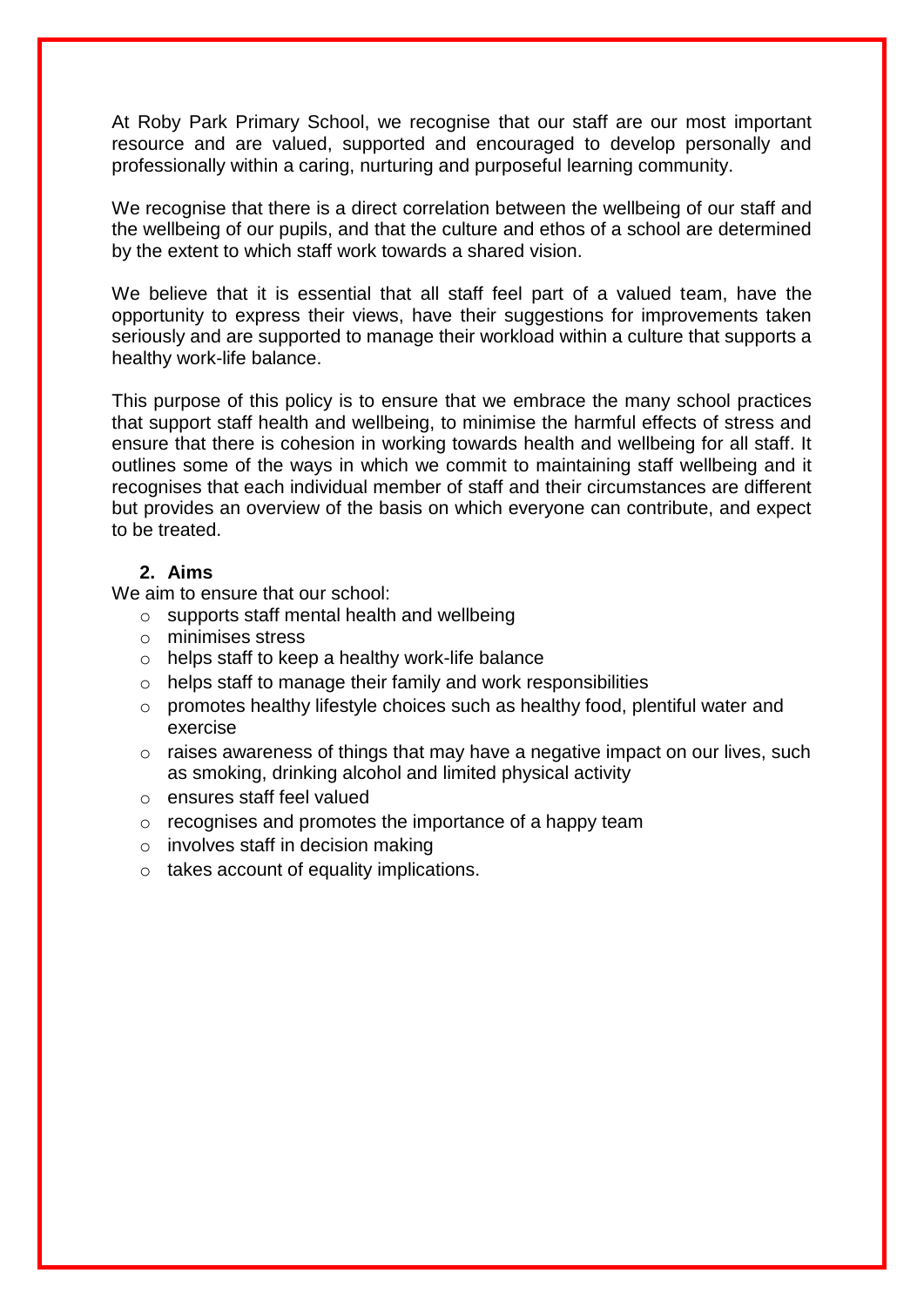## **3. Roles and responsibilities**

A member of SLT, Kathy Lyon, is a mental health first aider for adults and children and is the named mental health and wellbeing lead in school. The senior leadership team (SLT), governing body and school staff will work towards an ethos where everyone is valued, where respect, empathy and honesty are the cornerstones of all school relationships and where health and wellbeing are held central to school practice. We expect all staff to show respect and empathy for each other, and to treat confidential information sensitively and according to school policy.

## **The governing body is responsible for:**

- o fulfilling its duty of care as an employer
- o monitoring the workload of the Headteacher
- o receiving any concerns from members of staff
- o ensuring that the resources are in place to keep staff workload at healthy levels
- o reviewing this policy in conjunction with the Headteacher
- o considering how its own members are treated and valued
- o ensuring that demands are not placed on individual members of staff that interfere unfairly with their work-life balance
- o operating a sensitive performance management policy
- o ensuring that other school policies and procedures take account of staff wellbeing
- o overseeing that change management is operated in a fair and reasonable way.

#### **The Headteacher and leadership team are responsible for:**

- $\circ$  raising the profile of healthy lifestyle choices and promoting positive attitudes to mental health and wellbeing at work
- $\circ$  signposting staff to help where they may need it, by providing information and listening
- o providing personal and professional development
- o management of change, stress management, assertiveness, communication
- o providing a non-judgemental and confidential support system such as coaching, mentoring and pastoral support for staff
- o monitoring the workload of members of staff and being alert to signs of stress
- $\circ$  listening to the views of members of staff and providing a range of strategies for involving staff in school decision making processes
- o ensuring that the efforts and successes of staff are acknowledged and celebrated
- o acting as gatekeeper and prioritising reforms and innovations
- o ensuring that staff are equipped with the right training to do the job confidently
- o ensuring that staff feel valued and that time is set aside for them
- o providing meeting guidelines that are agreed upon and followed
- o planning the year's timetable considerately bearing in mind staff commitments
- o providing a set budget for staff facilities, environment and welfare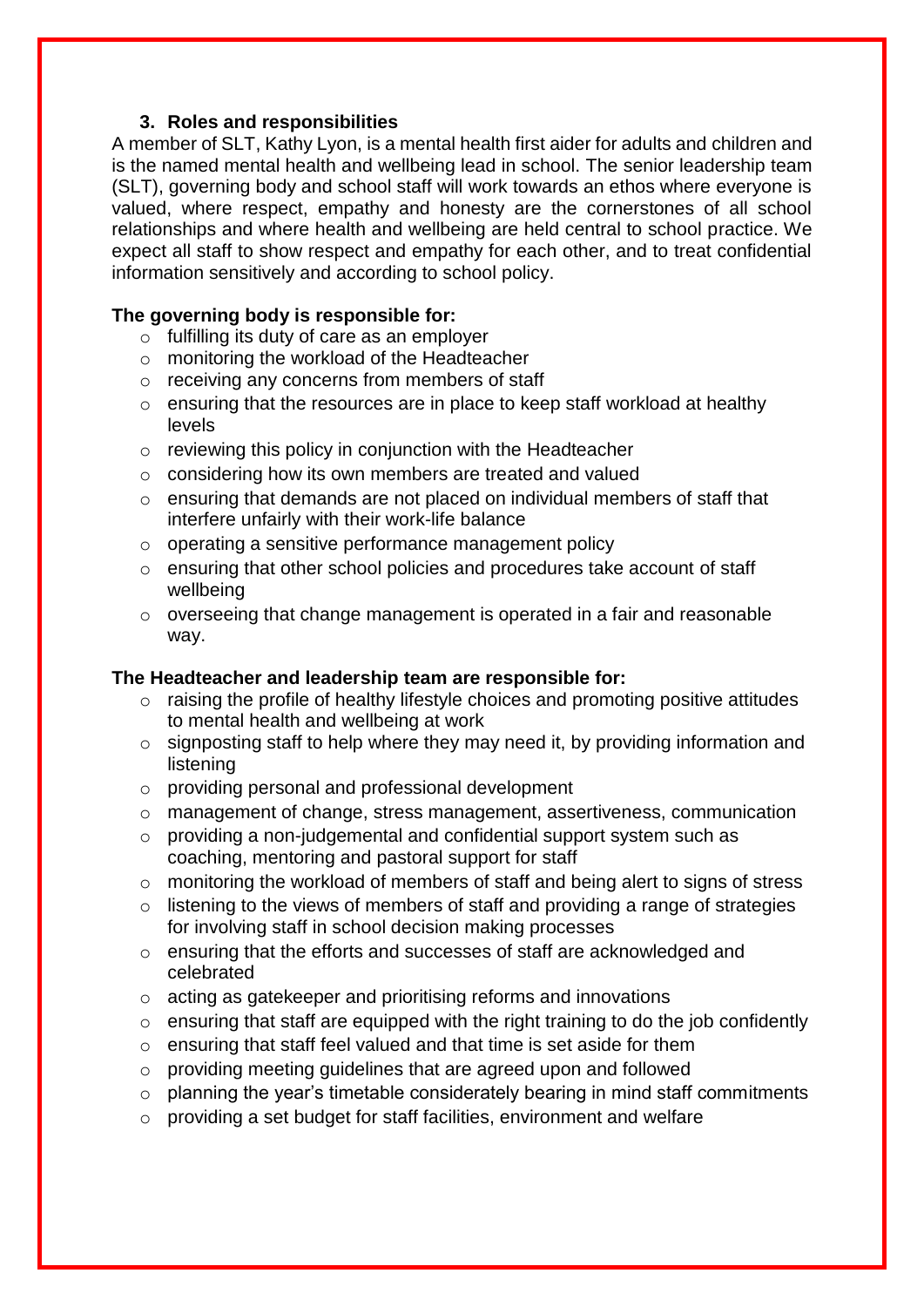- o in professional development meetings including opportunity for staff to discuss their aspirations and career intentions
- o making special arrangements, where possible, to enable staff to combine the demands of family life and work life
- $\circ$  recognising that staff may have experiences in their personal lives that may make them vulnerable to pressures at work, and which may have a temporary influence on their work performance e.g. health issues, bereavement or loss, or personal circumstances
- o ensuring accessibility and the accessibility of SLT to members of staff
- o ensuring that there are effective methods of communication
- o ensuring support services are made available or signposted on behalf of members of staff where additional specialist support is needed
- o maintaining contact with staff during long absences
- o ensuring that a mentor system operates within the school and especially for each new members of staff and that the staff induction process is put into place
- o conducting risk assessments for work-related stress
- o relevant time protected for staff such as PPA, staff meeting time for reports etc.

The Headteacher implements these responsibilities with the support of appropriate staff such as the Assistant Headteacher and senior leaders who all strive to be positive role models through their own practice.

#### **Members of staff are responsible for:**

- o treating one another with empathy, respect and kindness
- $\circ$  taking care of their own health and safety at work and communicating with key staff where they need support
- o being committed to the ethos of staff wellbeing and keeping in mind the workload and wellbeing of colleagues
- o valuing all members of staff in the school and acknowledging the important role that everyone takes
- o contributing to the ethos and social aspects of school life where possible to build morale and effective team spirit
- o developing and respecting shared areas where possible so that there is space to relax as well as appropriate work spaces.

## **Examples of good practice may include**:

- o providing lunch and refreshments in INSET training
- o carrying out team-building exercises as part of staff CPD
- o holding designated health and wellbeing sessions
- $\circ$  thanking staff for their hard work
- o staff awards
- o remembering staff birthdays
- o continually reassessing marking and planning workloads
- o avoiding holding unnecessary meetings after school